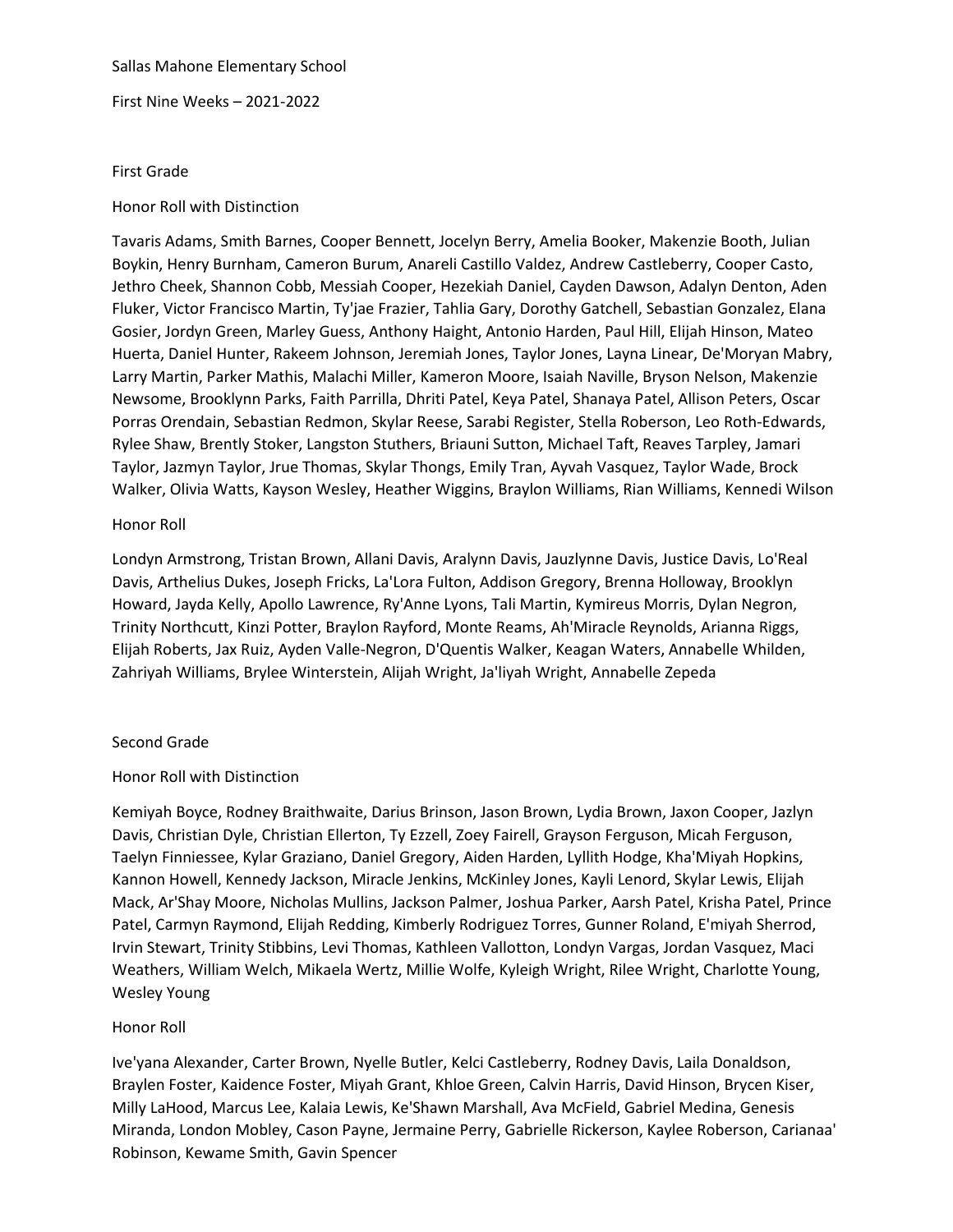# Third Grade

# Honor Roll with Distinction

Tyler Anderson, Quincy Barfield, Maleah Bell, Ansley Bennett, Caja Berrian, Nicholas Berry, Messiah Boykin, Jeremiah Brantley, De'ondre Brown, Anna Cannister, Ava Cannister, Micah Casto, Caden Chaney, Colton Channell, Lavontae Davis, Logan Eppes, Addison Fluker, Jason Gossett, Aubree Haynes, Kenneth Howell, Aubrey Jackson, Trey Jenkins, Nicole Lapp, London McCormick, Raivyn McCormick, Bruce Minus, Matthew Mullis, Aiuadae Newsome, Camden Parks, Riley Parten, Kanish Patel, Riddhi Patel, Vraj Patel, Juliana Stubbs, Kinsley Walker, Mason Wertz

# Honor Roll

Aaliyah Anderson, Mason Beall, Yaazmine Belcher, Jaliyah Bell, Shontia Berrian, Aubrey Bolden, Ebony Brown, Whitley Brown, K'yon Carter, James Cheek, Peyton Cody, Harmony Collins, Nevaeh Decamp, Ty'kee Dennard, Jacob Fussell, Corbitt Harless, Zephaniah Head, Za'Cory Holsey, Jaila Hooker, Phillip Howard, Jan Pier'e Huertas, Jordyn Hunter, Madison Jenrette, Aaliyah Johnson, A'Niylah Jones, Calayah Lewis, Triston Matthews, A'Ziyah McCullen, Taylor-Lee Miller, Tirth Patel, Cornelius Perry, Skylar Pittman, Ria Rapier, Zakariah Riggs, Kade Roberts, Drake Rohrbach, Jamal Scott, Ashton Sidner, Amariah Smith, Orazio Strealy, Jeremiah Tucker, Aubryn Watson, Za'Riya Weatherspoon, Khloe White, Ayva Williams, De'Zire Williams, Joseph Williams, Madison Winterstein

# Fourth Grade

# Honor Roll with Distinction

Jordan Arnold, Thomas Berry, Shania Burroughs, Lillie Butzin, Jacob Crockett, Lydia Davis, Monroe Day, Aiden Deane, Khristian Dixon, Annalee Escalera, Audrey Goodwin, Zoey Harris, Taylor Howard, Rhiley Ivey, Edward James, Jeriah Jordan, Andrew Kimber, Addison Lewis, Kinslee McBride, Viktoria McCall, Shon McQueen, Kendy Nguyen, Roberto Ortiz, Moksh Patel, Khoi Pham, Khalil Reshard, Izabella Salas, Kameron Sloan, Tamera Taylor, Samiyah Turner, Charly Utrera, Edward Vallotton, Khang Vu, Julian Welch, Krystiana Williams, Claire Wolfe

# Honor Roll

Jujuan Adams, Joriel Anusencion, Itzel Arroyo, Alexander Baity, Janyla Barkley, Leah Battley, Roy Batz Carrillo, Lacey Benton, Stella Boinski, Samuel Bradley, Cedric Breeden, Jabarri Brown, Sean Brown, Aubri Burum, Khristian Carswell-Hill, Jeremiah Conner, Kaiden Cook, Jenna Corsino, Laila Costa Osorio Da Fonseca, Avery Cribbs, Jayce Curry, Darian Davis, Paris Denson, Brock DiGiammarino, Layla Fontelroy, Braylon Gardner, Kingston Godfrey, Javone Godwin, Lillian Godwin, Gavin Griner, Safari Gumbo, Samuel Harden, Jaxson Hicks, Jayden Horton, Jamiyah Jackson, Maliyah Johnson, Janelle Jones, Emmerson Jowers, Jarius Kelly, Jada Knight, Matthew Lahood, Demiya Lane, Zy'ion Lane, Torrey Leggett, Elena Maccow, Valeria Melendez De La Rosa, Maddison Miller, Kimora Morrison, Skylar Nobles, Quentin Offord, Aurora Pennington, Kara Peters, Kaden Rice, Au'Bri Rizer, Lailah Russell, Robert Scarbrough, Jamil Simms, Brielle Sutton, Amari Thompkins, Bryce Umpleby, Brylee Vince, Railyn Walker, Khayla Wesley, Journey White, Zoey Williams, Messiah Wright

# Fifth Grade

Honor Roll with Distinction